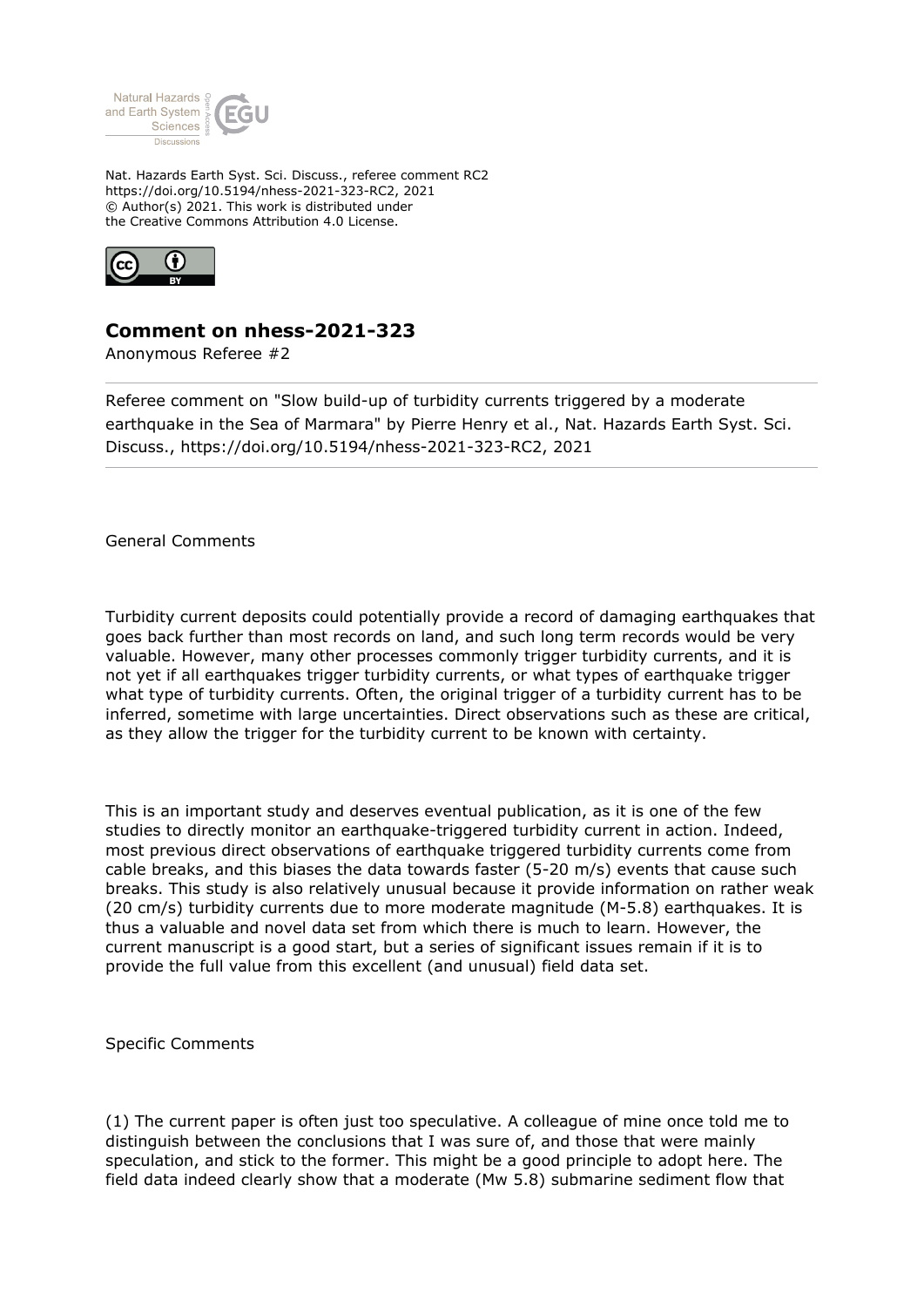impacted this benthic lander soon after the quake, and caused the lander to overturn for  $\sim$ 10 hours, before it righted itself. The paper thus shows that moderate quakes can generate seabed sediment flows, albeit ones that are relatively weak (i.e. the lander was not moved downslope at high speed, nor badly damaged). This alone is a valuable conclusion. The paper also shows that rather surprisingly, this flow event brought colder water to the lander site, rather than warmer water from shallow water as one might expect.

(2) It is not clear to me that the velocity data from the lander is indeed reliable, for the 10 hour period in which the lander had fallen over. This is critical because these velocity data underpins a conclusion that the turbidity current was delayed, and arrived only after the lander had righted itself, some 10 hours after the earthquake. The authors go on to infer that the lander was first hit and overturned by a mudflow, assuming the 2Mz ADCP values are reliable and too slow fort a turbidity current.

This assumption underpins the manuscript title and its main conclusions in the abstract.

However, an alternative and perhaps simpler hypothesis is that the lander was overturned by a turbidity current soon after the quake, and the ADCP data are not reliable during that 10 hours when the lander is on its side. The authors provide a lengthy section on why we can trust the y-axis part of the current meter data, although this section was very tricky to follow easily, and seems to have its own assumptions. For example, the ADCP was set to only record forward velocities towards it, so if it gets overturned it could discard data. ADCPs typically have 4 beams, with the extra beam used to check the data quality via an 'error velocity'. But there is no error velocity here. If the ADCP is on its side, or even buried beneath the seabed, then it may not record good data or mainly record the bed echo etc. The key section of the paper needs to be much clearer on why some ADCP data is reliable (e.g. the Y axis), and some is not. (I have some sympathy here as such complex spatial arguments are tricky to explain easily - but the reader really needs to understand them here).

(3) The section on the sensors, and what exactly the measure, needs to be clearer for the reader. What exactly does the DigiQuartz sensor measure (pressure, acceleration?)? By Seaguard RCM - do you mean the acoustic Doppler current profiler (ADCP) with frequency of  $\sim$ 1.9 MHz, or a different sensor. I got very confused by the terms No. 1, No 2 and No3 sensors - are these the individual beams in the ADCP? Or are they the first, second or third bins (i.e. distances away from sensor). What is N160? 160 degrees declination from north? This section from line 299 to 328 is extremely difficult to follow for most readers. What do you mean by X and Y directions - are these two of the beams in the ADCP that originally faced east and north? By Z pulse sensor - what do you mean the ADCP?; or is this the same as the Seaguard RCM? 4 beams can't all be orthogonal - there are only 3 orthogonal axes? Is the Doppler current meter, an acoustic Doppler current profiler? If so how was it set up. Do you average across multiple beams to get an error velocity? How are the bins (distances from source) set up? Because the ADCP is set up in only 'forward pinging mode' it will fail to record flows coming in the other direction, which matters when it is rotated or tilted, as occurs here. Why did that forward ping mode not affect the y axis too?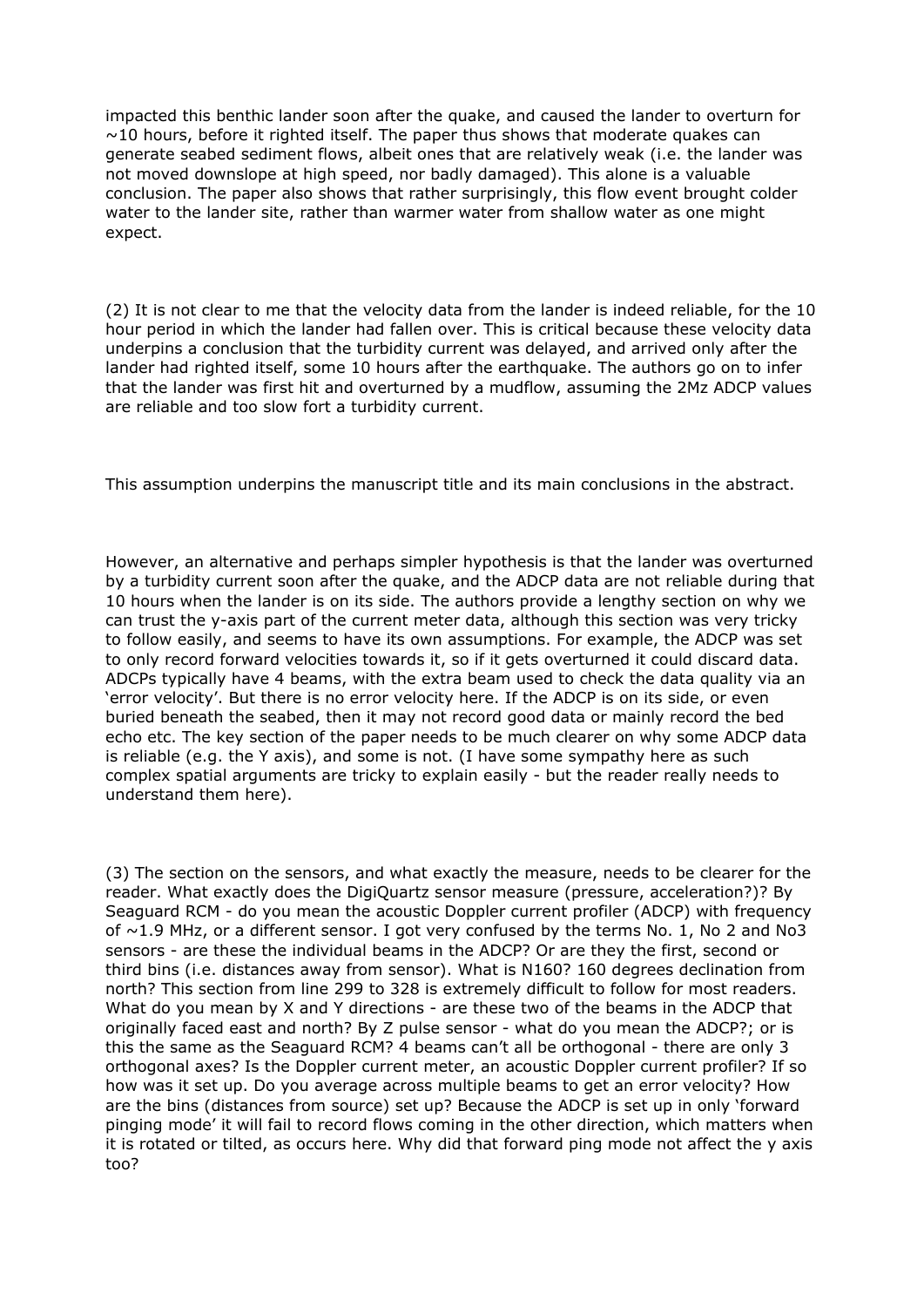There are various detailed suggestion on the attached for how to make the section even clearer.

(4) The authors propose this study shows that the horizontal extent of turbidites can indicate the size of the original earthquake. But the field data presented here come from a single spatial point, and there are no cores through the deposit of this event. So, this conclusions is not really well backed up and sounds speculation, and it may be best dropped.

(4b) The authors also say (line 469) the distance travelled by turbidity current can be calculated from the cumulative velocities at the single measurement point (drift). But this makes a number of key assumptions, as there are no data from further downstream - so this is pretty speculative and might be cut. I think we have rather little idea of how far the flow actually went, from the data available.

(5) The authors also propose that larger magnitude earthquakes produce faster turbidity currents (line 530 etc). This would be interesting, but is problematic for a few reasons. First, I am much less certain that you can rely on the ADCP velocity data during the 10 hours it was on its side - and that would bias maximum velocities for this M 5.8 event. But the main thing is that this statement needs to be either backed up with more data (a new table?) or just removed.

(6) This is a very weak event, compared to other events that have moved 800kg objects for 7 km at 4m/s (Paull et al., 2018), or tumbled them multiple times (Lintern et al., 2018). Can you tell if the lander was moved sideways at all, I guess you can be pretty sure it did not. The available ADCP velocities are also very much at the slow end of things - make it even clearer that other recent monitoring of turbidity currents often records much faster speeds.

(7) There are some statement in the introduction that would need softening. For example, some people strongly question whether turbidites do indeed provide 'successful' records of earthquakes along the Cascadia Margin) - See Atwater et al., 2016, and Talling, 2021 for some reasons. Other field data sets such as those offshore Japan, or the work by Howarth and Mountjoy et al. in Kaikoura Canyon are much more compelling. Then, processes other than earthquake triggering can cause thick ungraded mud caps, as that is just how mud settles in turbidity currents (see Talling et al., 2012 in Sedimentology or older papers like McCave and Jones cited there).

(8) A turbidity current could also cake the frame in sandy mud - this is weak evidence for a mudflow.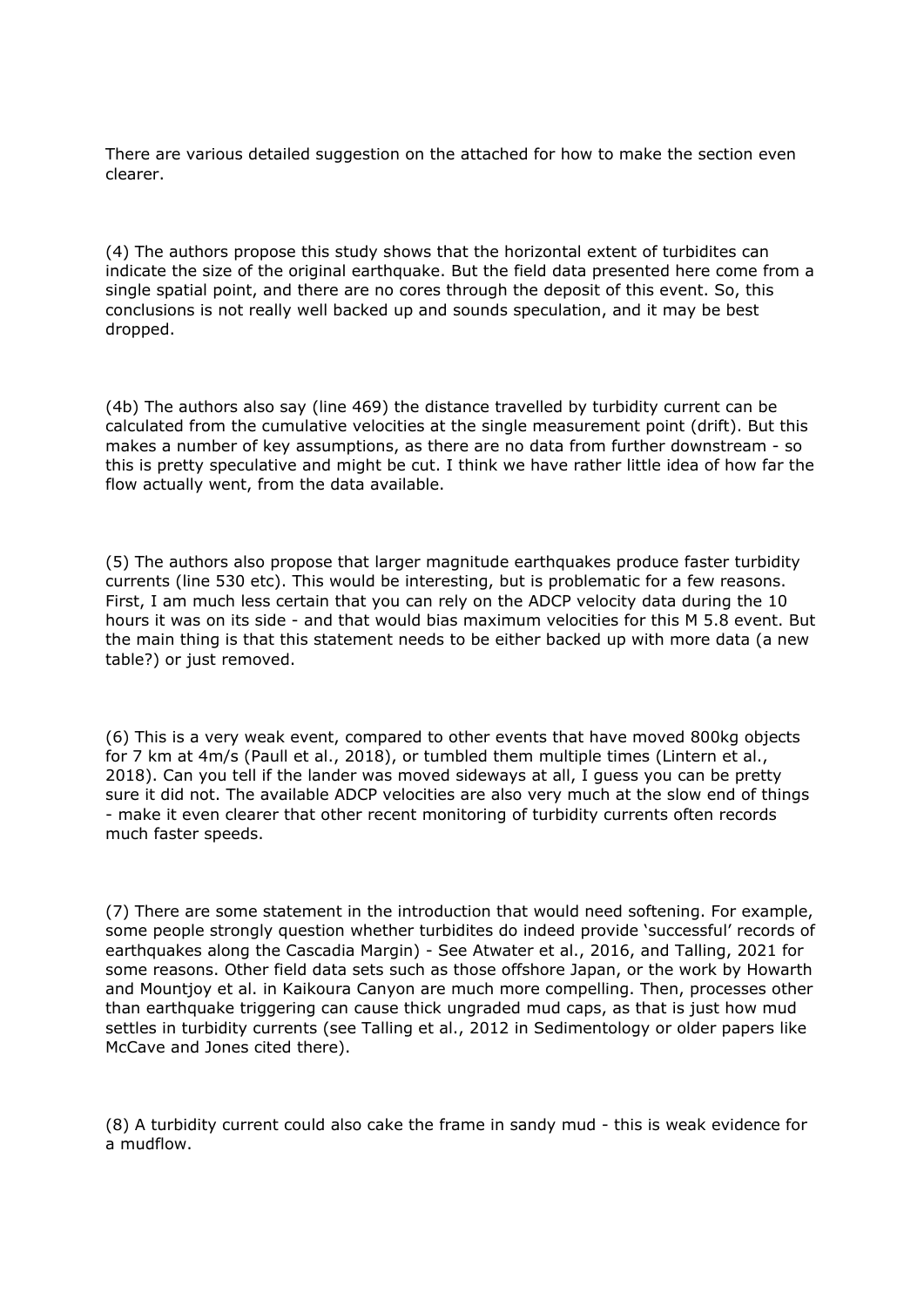(9) It seems pretty uncertain that the ADCP backscatter is recording only sand in suspension - at those low speeds the material in suspension is much more likely to be mud. If sand is just about moving, it will be as bedload. The backscatter signal is a complex combination of both the grain sizes present and sediment concentrations. I am not as sure this is sand, and not mud, from those ADCP backscatter data.

(10) I would trust the temperature data from the benthic lander more than the ADCP data when it has fallen over. Can you thus show the details of the temperature data through the 10 hour period after the larger earthquake - on figure 4 - it may tell you if there is a turbidity current that knocked the lander over initially. It is rather weird (and thus interesting) that water is colder during the turbidity current, as we would expect either mudflow or turbidity current to bring in warmer water from shallower depths - perhaps indeed saying source of turbidity current or mudflow is in deep water.

There are some important references missing, which may be worth incorporating (and see detailed comments)?

Howarth, J.D., Orpin, A.R., Keneko, Y., Strachan, L.J., Nodder, S.D., Mountjoy, J.J., Barnes, P.M., Bostock, H.C., Holden, C., Jones, K., & M., Namik CaÄ□atay. Calibrating the marine turbidite paleoseismometer using the 2016 Kaik $\text{A}$ Uura earthquake. Nature Geoscience, http://doi.org/10.1038/s41561-021-00692-6 (2021).

Mountjoy, J. J. et al. Earthquakes drive large-scale submarine canyon development and sediment supply to deep-ocean basins. Sci. Adv https://doi.org/10.1126/sciadv.aar3748 (2018).

Atwater, B.F., Carson, B., Griggs, G.B., Johnson, H.P. & M.S., Salmi, M.S. Rethinking turbidite paleoseismology along the Cascadia subduction zone. Geology 42, 827–830 (2014).

Heerema, K., Cartigny, M.J.B., Silva Jacinto, R, Simmons, S.M., Apprioual, R and Talling, P.J., 2021. How distinctive are flood-triggered turbidity currents? Journal of Sedimentary Research.

Talling, P.J., 2021. Fidelity of turbidites as earthquake records. Nature Geoscience, v. 14, pp113–116, doi: 10.1038/s41561-021-00707-2.

Paull, C.K., et al.., 2018. Powerful turbidity currents driven by dense basal layers. Nature Communications, NCOMMS-18-09895A

Gavey, R., Carter, L., Liu, J.T., Talling, P.J., Hsu, R., Pope, E., and Evans, G., 2017, Frequent sediment density flows during 2006 to 2015 triggered by competing seismic and weather cycles: observations from subsea cable breaks off southern Taiwan. Marine Geology, v. 384, p. 147-158.

Carter, L., Milliman, J. , Talling, P.J., Gavey, R., Wynn, R.B., 2012, Near-synchronous and delayed initiation of long run-out submarine sediment flows from a record breaking riverflood, offshore Taiwan. Geophys. Res. Lett., doi:10.1029/2012GL051172.

Lintern, D.G., Hill, P.R., Stacey, C. Powerful unconfined turbidity current captured by cabled observatory on the Fraser River delta slope, British Columbia, Canada. Sedimentology 63, 1041–1064 (2016).

Technical Corrections